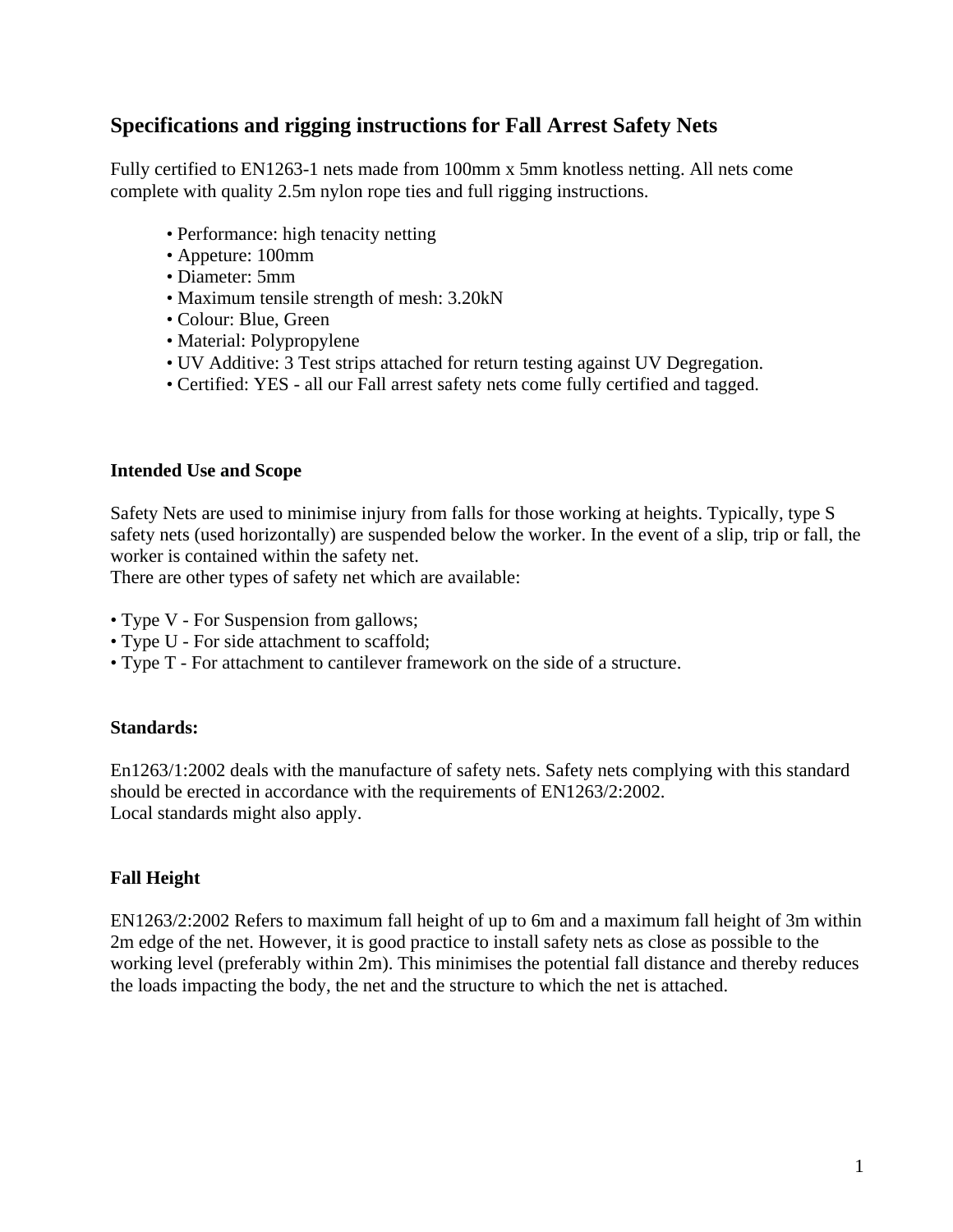## **Catching Width**

It is good practice to extend the netted area further than the point from where the worker is expected to be operating. This eliminates the risk of tripping forward and missing the safety net. The distance in which the worker may travel when tripping forwards is affected by the height at which he is operating.

The following table appears in EN1263/2:2002:-

- Fall Height  $\langle 1m \langle 3m \langle 6m \rangle$
- Minimum Catching Width >2m >2.5m >3m

However, it is good practice to extend the netted area to at least one bay forward (no less than 3m). To ensure this is achieved, it is important the installer of nets and the potential user of the nets communicated their anticipated working schedules.

If the safety nets are being used for roofs with a pitch >20 degrees the minimum catching width (CW) shall be at least 3m. The Lowest point should not be less than 3m below the working level.

#### **Parts of an EN1263/1:2002 Type S Safety Net:**

• Anchorages/ fixing points

• Safety Nets must be attaches to a fixing point at least every 2.5m,

Each fixing point should be capable of withstanding a 6kN loading at 45º.

It is important to consult manufacturer's instructions for those attachment systems which are not dealt with by En1263/1:2002.

## **Gaps:**

Guidance on the horizontal distance between the edge of the net and supporting structure or adjacent net is as follows:-

•It is preferable to rig safety nets with NO gaps.

• Gaps up to 100mm are permitted, in exceptional circumstance; gaps up to 225mm are permitted.

## **Eaves Bagging**

Eaves should be rigged so that the net doesn't waist in and create gaps. In many circumstances there is no suitable structure to achieve this and therefore it is common practice to use a technique called eaves bagging. The eaves boarder rope is tied tightly between adjacent points (with appropriate capability) to form a straight edge. Approx 1.5m of net is gathered into these points to create a bag.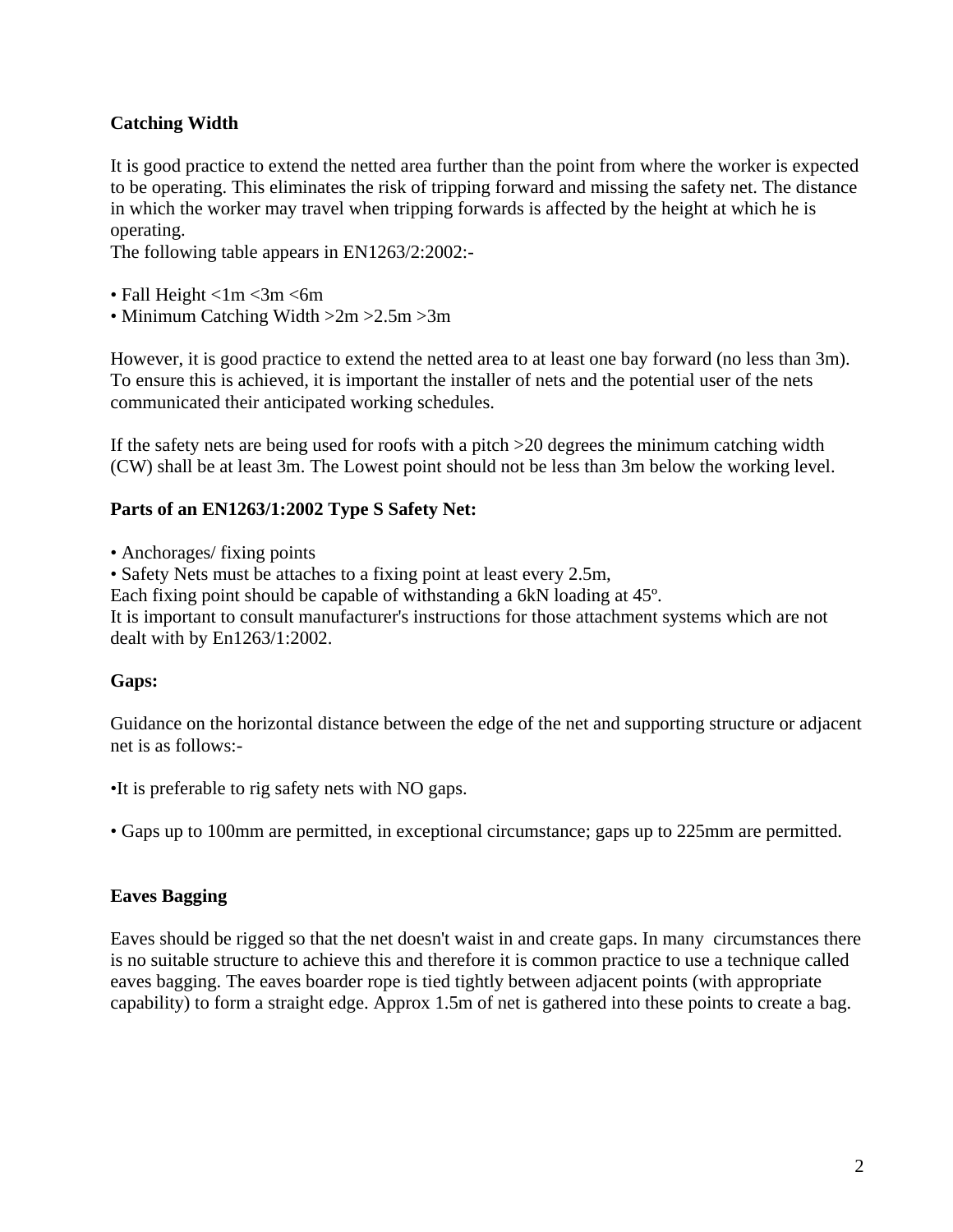#### **Attachment systems**

It is critical that the border rope is always enclosed within the chosen attachment system. There are various means of attachment, however:

• EN1263/2:2002 only refers to the use of tie rope.

#### **Tie Ropes (to EN263/1:2002)**

Tie ropes are normally produced from 12mm, 3 strand polyamide

Type L 30kN Type R 15kN Type M 30kN Type Z 15kN

Rope ends must be protected against unravelling.

#### **Knots**

Tie ropes are tied around the boarder rope and selvage of the net and onto the structure (capable of withstanding a loading of 6Kn at 45°). There are various knots known to perform satisfactorily in the event of a fall. If skills are unavailable, then training should be sought:-

#### **Net Sag**

A Safety net needs to be set at a tension that allows it to perform as designed in the event of a fall. If there is too much pretension in the net, the meshes may not deform at the correct rate, potentially resulting in the net failure. Too little tension will result in increased fall distance and may allow the faller to hit the ground / and or objects below. The correct tension should be 10% of the span (between two adjacent supports)

#### **Net Size**

The Net will want to sag when supported between fixed points, thereby pulling in the net perimeter. It is therefore important to always oversize the net by at least 10% on all sides. (e.g. 10m x 10m hole will need a 11m x 11m net ).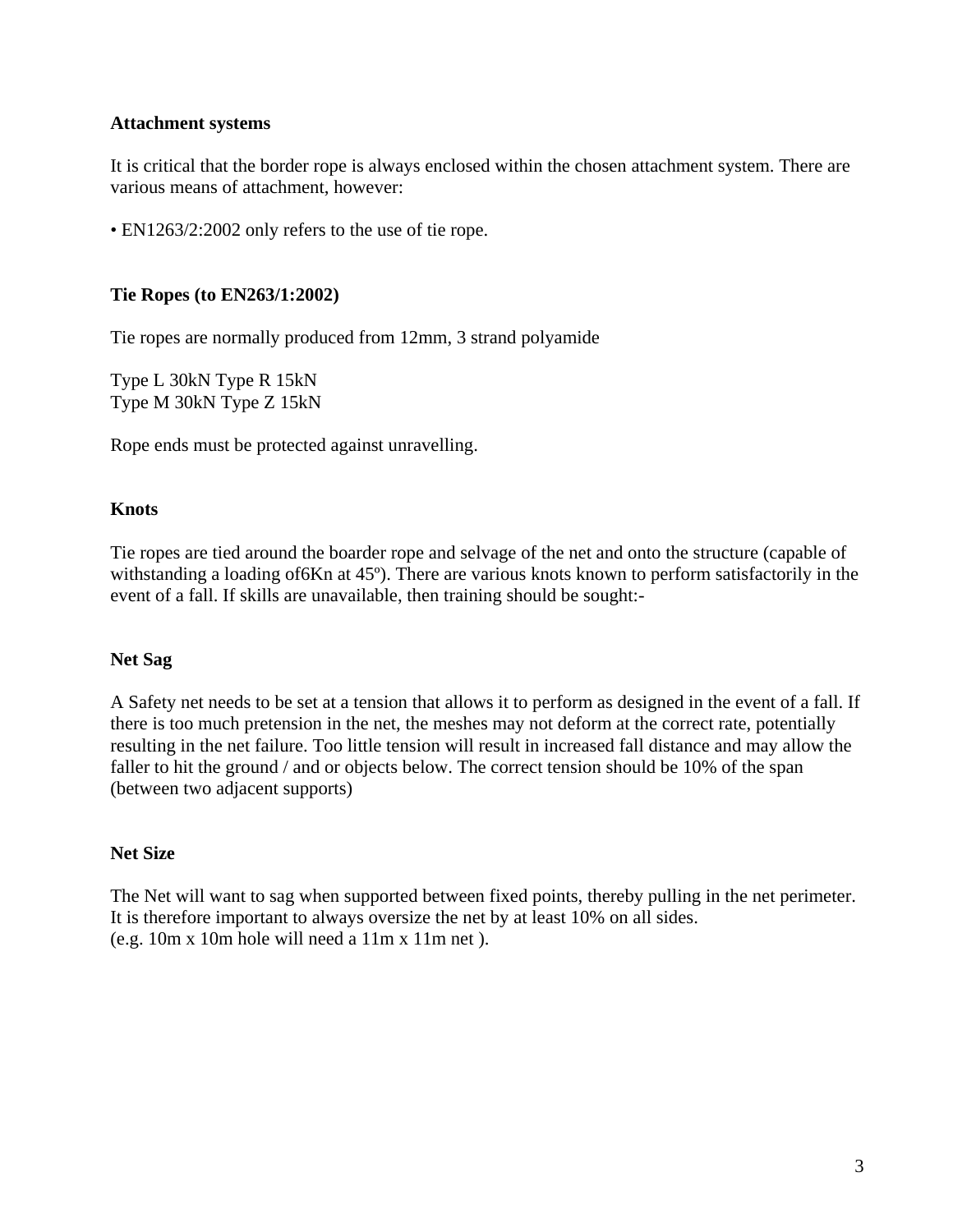## **Net Deformation and Clearance Distance**

The mesh of the safety net is engineered to absorb the load created in a fall by stretching in a controlled manner. This deformation reduces the loads on the faller (thus minimising injury) and the structure to which the net is attached.

The amount the net deforms is dependant on two factors

1. The height of the fall.

2. The span of the net.

A big fall into a big net is likely to result in the net deforming significantly more than a small fall into a small net.

## **Joining nets**

If it is necessary to join safety nets, the following techniques should be employed:-

• Lacing-

8mm dia, polyamide lacing rope with a minimum breaking load of 7.5kN (type O according to EN1263/1:2002) The lacing rope should be fed through every other mesh (picking up both border ropes) so that no gap greater than 100m is presented within the netted area. It is safer to do this on the ground before the nets are rigged. If 8mm rope is not available, then 12mm tie ropes can be used taking care to ensure they overlap. Both ends of the surface should be tied off.

• Overlap

Both nets are simply overlapped. It is critical that the overlap in the middle of the two nets is greater than 2m.

• Pinning

Where it is not possible to achieve a 2m overlap, the top boarder rope of one net is laced to the mesh of the other and repeated on the other side of the overlap. 8mm dia, polyamide lacing rope with a minimum breaking load of 7.5kN (type O according to EN1263/1:2002) should be used or if not available 12mm tie ropes. Identification

To meet the standard, each safety net must have a unique serial number or tag to aid identification. A label must also be affixed to the net and contain the following information: Manufacture or importer, designation, unique identity number, year and month of manufacture, minimum energy absorption capacity of the test mesh and the standard to which the net complies.